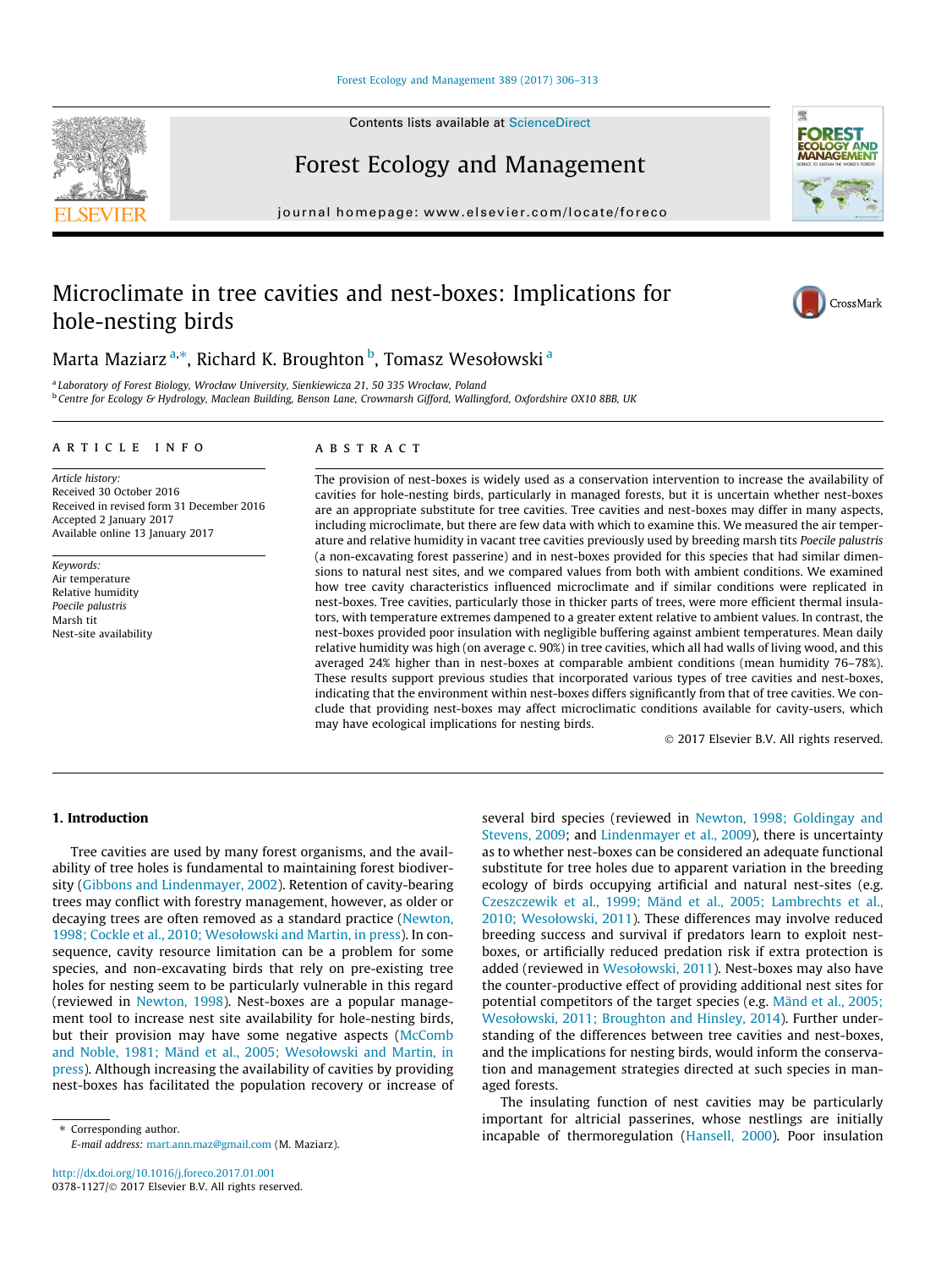from ambient temperatures may raise the risk of nestling hypothermia and increase parental costs of warming eggs or nestlings in cool weather ([O'Connor, 1975; Haftorn and Reinertsen,](#page-7-0) [1985\)](#page-7-0), or risk hyperthermia and dehydration in hot environments ([Kluijver, 1951; Mertens, 1977; van Balen, 1984; Erbelding-Denk](#page-7-0) [and Trillmich, 1990; Rendell and Verbeek, 1996; Salaberria et al.,](#page-7-0) [2014\)](#page-7-0). Sufficient humidity can also be important, for example in preventing excessive water loss [\(Mersten-Katz et al., 2012](#page-7-0)), but heavily saturated air can hinder evaporation and gaseous exchange ([Walsberg and Schmidt, 1992\)](#page-7-0). If different thermal and humidity options are available, therefore, birds should seek to occupy cavities that would favour successful reproduction and minimise the parental investment of energy.

As the microclimate of tree holes can vary with location and dimensions (e.g. [Wiebe, 2001; Paclík and Weidinger, 2007;](#page-7-0) [Coombs et al., 2010; Maziarz and Wesołowski, 2013](#page-7-0)), it could be expected that different types of cavity would provide contrasting environments, and so nesting birds would be able to select on the basis of attributes that were most preferable. In forest habitats that are least modified by humans, tree cavities are numerous and diverse (reviewed in [Wesołowski and Martin, in press\)](#page-7-0) and so a wide spectrum of microclimatic conditions may be available for hole-nesting birds. There are few data with which to test this assumption, however, as there are limited studies of air temperature and humidity in tree cavities available for nesting birds. The initial cavity microclimate that birds may experience when selecting their nest sites have been investigated in Northern flickers (Colaptes auratus; [Howe et al., 1987; Wiebe, 2001](#page-7-0)), South Island saddlebacks (Philesturnus c. carunculatus; [Rhodes et al., 2009\)](#page-7-0) and great tits (Parus major; [Maziarz and Wesołowski, 2013](#page-7-0)). The characteristics of nesting or other tree holes are also seldom reported in the literature; among 19 papers detailing the microclimate of tree cavities only twelve contained information on entrance diameter and ten on the state of cavity walls (living vs. dead), with eight commenting on cavity floor size and five on tree girth at the height of the hole.

The differences in insulation between tree cavities and nestboxes may affect their use by birds (reviewed in [Goldingay and](#page-7-0) [Stevens, 2009\)](#page-7-0), but variation in microclimate between these cavities remains poorly documented. The few studies to date suggest that nest-boxes tend to be less humid than tree cavities, and poorer insulators against ambient temperatures [\(McComb and Noble,](#page-7-0) [1981; Isaac et al., 2008a;](#page-7-0) [Grüebler et al., 2014](#page-7-0)). Additionally, compared to tree cavities, nest-boxes deployed in a given area are usually more uniform in dimensions and location above the ground, and so offer a limited variety of nesting possibilities for nonexcavators (reviewed in [Lambrechts et al., 2010](#page-7-0)). Different types of nest-box also seem to provide a rather similar microclimate in general ([Goldingay, 2015; Ellis, 2016\)](#page-7-0), which may lessen the opportunity for birds to find optimal thermal and humidity conditions. As such, reducing the number and diversity of cavities, by removing cavity-rich trees and providing nest-boxes, would diminish the cavity microclimate options available to nesting birds. To test this assumption more studies of tree cavities and nest-boxes are needed.

Here, we present the first data on air temperature and humidity in tree cavities and nest-boxes used as nest sites by marsh tits (Poecile palustris), a Palaearctic hole-nesting species that relies on pre-existing cavities ([Cramp and Perrins, 1993; Wesołowski,](#page-7-0) [1999\)](#page-7-0). We examine how the tree cavity situation and dimensions influence the initial cavity microclimate that the birds may experience when selecting their nest sites, and check if these conditions are replicated in nest-boxes with dimensions approximating those of tree-cavities. We put these data into a wider context by comparing them with the published measurements of thermal and humidity properties of tree cavities and nest boxes usable for birds and mammals. We draw general conclusions on the microclimatic properties of tree cavities and nest-boxes, and discuss the implications for the ecology and conservation of the cavity-nesting species that use them.

# 2. Materials and methods

# 2.1. Study area

The study capitalised on parallel long-term studies of marsh tits carried out in Białowieza National Park (hereafter 'BNP'; eastern \_ Poland, 52°40'N, 23°50'E) and at Monks Wood National Nature Reserve (eastern England,  $52^{\circ}24^{\prime}N$ , 0°14′W). The 47.5 km<sup>2</sup> of strictly protected old-growth stands within BNP are a relic of the primeval mixed-deciduous forests which once covered much of lowland Europe (Tomiałojć [and Wesołowski, 2004\)](#page-7-0). Monks Wood in the English lowlands is 155 ha of mature, secondary, deciduous woodland that has been largely unmanaged for a century ([Broughton et al., 2012](#page-7-0)).

The microclimate of tree cavities in BNP was measured in 2013– 2014 within study plots situated in oak-lime-hornbeam (Tilio-Carpinetum) stands (for detailed descriptions see [Tomiałojc´](#page-7-0) [et al.,1984; Wesołowski, 1996; Wesołowski et al., 2015](#page-7-0)). Tree holes are superabundant here and birds have a wide array of nesting options, whilst nest-boxes are not provided ([Wesołowski, 2007\)](#page-7-0). Instead, nest-boxes with dimensions specifically designed to mimic the natural holes of Marsh Tits were already available during 2015 in Monks Wood, a woodland composed of English oak (Quercus robur), common ash (Fraxinus excelsior) and field maple (Acer campestre; [Broughton and Hinsley, 2014\)](#page-7-0). These nest-boxes had been in situ and maintained (to remove old nest material) for at least two years previously, during a population study of marsh tits, and so provided a convenient opportunity to acquire measurements of temperature and humidity to compare with tree cavities used by this species in BNP. In both study areas the data were collected in April-May, during the time corresponding to the incubation period of local marsh tits.

# 2.2. Microclimate measurements

Measurements of air temperature and relative humidity were taken from a respective 24 and 15 tree cavities in BNP, which had been used by marsh tits in previous breeding seasons but were unoccupied during data collection (due to high abundance of tree holes providing alternative nest sites; [Wesołowski, 2006, 2007\)](#page-7-0). Eighteen of the cavities were used for breeding by marsh tits one year before the study, and six remaining ones 2–7 years prior to the study, with all considered to be still usable by marsh tits. As nest material in tree cavities disappears between consecutive breeding seasons [\(Wesołowski, 2000; Hebda et al., 2013\)](#page-7-0), the vacant cavities contained no discernible nest remnants during data collection. The tree cavities were formed by natural decay in living trunks of limes Tilia cordata (84%) or hornbeams Carpinus betulus (16%), and the median tree girth at breast height was 68 cm. Cavity dimensions were measured using a collapsible ruler and flexible torch (for detailed description and explanation of parameters see [Wesołowski, 1996](#page-7-0) and [Maziarz et al., 2015\)](#page-7-0); the dimensions and other cavity properties are given in [Table 1](#page-2-0).

Air temperature and humidity were recorded from a respective 18 and 15 empty nest-boxes in Monks Wood, which were constructed from pine planks to dimensions approximating tree cavities used by this species [\(Broughton and Hinsley, 2014;](#page-7-0) [Table 1\)](#page-2-0). The nest-boxes were in good condition but remained unoccupied in the current year, with either marsh tits or blue tits (Cyanistes caeruleus) having used them in a previous breeding season ([Broughton and Hinsley, 2014](#page-7-0)). Joins in the walls and floor were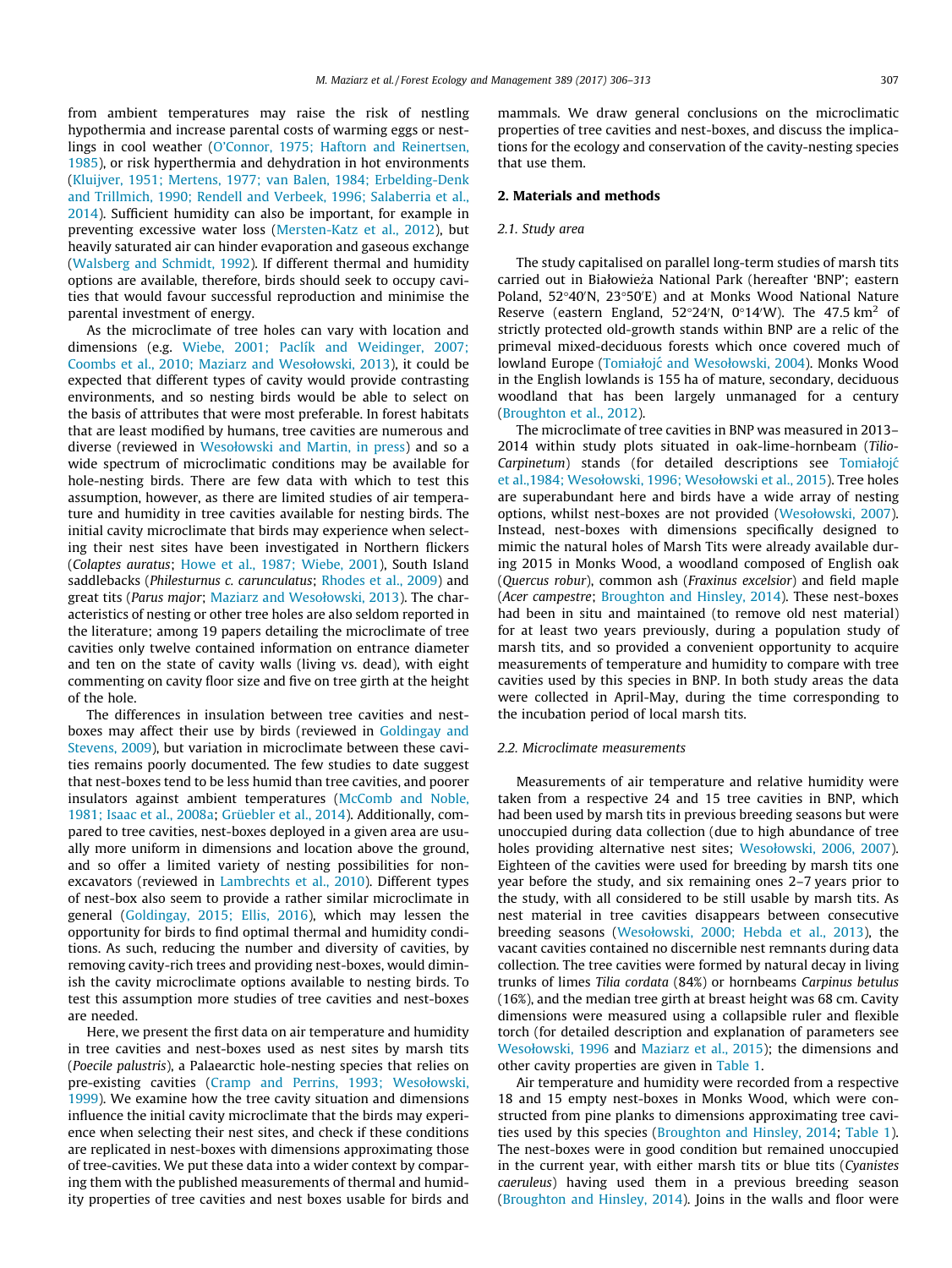#### <span id="page-2-0"></span>Table 1

The location and dimensions of vacant tree cavities previously used by marsh tits in Białowieża National Park, Poland ( $n = 22$ ), and nest-boxes targeted at this species in Monks Wood, England ( $n = 18$ ). For tree cavities the wall thickness was assessed indirectly as half of the difference between tree diameter at hole-height and greatest cavity floor diameter. Shown are medians (and ranges). For detailed description of assessment of cavity characteristics see [Wesołowski \(1996\)](#page-7-0) and [Maziarz et al. \(2015\)](#page-7-0).

| Cavity parameters                      | Tree cavities      | Nest-boxes     |
|----------------------------------------|--------------------|----------------|
| Entrance diameter (cm)                 |                    |                |
| Least                                  | $2.3(1.7-6.5)$     | $2.6(-)$       |
| Greatest                               | $6.8(3.0-10.0)$    | $2.6(-)$       |
| Shape                                  | Ellipse            | Circular       |
| Floor diameter (cm)                    |                    |                |
| Least                                  | $7.0(5-14)$        | $7.8(-)$       |
| Greatest                               | $9.0(6-15)$        | $7.8(-)$       |
| Shape                                  | Ellipse            | Square         |
| Depth (cm)                             | $18.0(10-30)$      | $15.0(-)$      |
| Wall thickness (cm)                    | $6.0(2.3-19.2)$    | $2.2(-)$       |
| Tree girth at hole height (cm)         | 67.0 (38-158)      |                |
| Height above ground (m)                | $1.5(0.8-4.5)^{a}$ | $1.7(1.0-2.4)$ |
| Entrance orientation (% of nest-sites) |                    |                |
| Northern                               | $42.9^{\circ}$     | 36.1           |
| Eastern                                | 14.3 <sup>a</sup>  | 27.8           |
| Southern                               | 17.9 <sup>a</sup>  | 16.7           |
| Western                                | 25.0 <sup>a</sup>  | 19.4           |

<sup>a</sup> Measured for 14 tree cavities.

filled and the external walls were painted with preservative and a marine varnish to seal any cracks. The nest-boxes were attached to trees and located at least 150 m from the woodland edge, under a mature tree canopy [\(Broughton and Hinsley, 2014](#page-7-0)). The entrance orientation both of nest-boxes and tree cavities was randomly distributed through the four cardinal directions (respectively  $\chi^2$  = 1.7 and 2.7, df = 3,  $p > 0.4$ ; Table 1).

For microclimate measurements we used temperature (DS1922L) and temperature and humidity (DS1923) data loggers (iButtons), tested and calibrated by Dallas Semiconductor/Maxim Inc. [\(Maxim Integrated Products, 2011a,b](#page-7-0)). The operating range for DS1922L was  $-10$  °C to +65 °C, and for DS1923 from  $-20$  °C to  $+85$  °C and 0% to 100% relative humidity. Measurement precision for temperature was  $\pm 0.5$  °C and for humidity  $\pm 5$ %.

The measurements were taken simultaneously by paired data loggers of the same type, positioned inside and outside of each cavity/nest-box, to test the buffering from ambient conditions. The internal data logger was mounted with a thin wire usually 8–11 cm below the entrance hole. The external logger was hung in a radiation shelter (tubular white plastic sleeve of c. 7 cm diameter, open at both sides to permit free air movement and shading of the sensor) and placed in close proximity to the cavity/nest-box, 2– 4 m above the ground (above ground frosts) to detect relative differences between ambient air and microclimate of the tree cavity. The mean daily temperatures recorded by the external loggers at tree cavities (on average 15.4 °C, from 9.6 °C to 19.2 °C) closely corresponded to the mean daily values received on the same days from the local weather station at BNP (the Institute of Meteorology and Water Management-National Research Institute in Białowieza; \_ on average 15.3 °C, from 9.7 °C to 19.2 °C;  $r_s = 0.98$ , p < 0.001).

Both data loggers in a set were programmed to simultaneously initiate recording at the expected time of their installation at the cavity/nest-box and continue at five-minute intervals (recording resolution was  $0.0625$  °C temperature and  $0.04\%$  humidity). After a minimum 48 h from installation the loggers were removed and the data were uploaded to a computer using a 1-Wire adapter and Maxim software.

# 2.3. Data analysis

Relative air humidity was recorded to a standardised temperature of  $25^{\circ}$ C and systematically inflated when humidity

exceeded 70% for extended periods. The humidity values were later corrected to the actual temperature and for saturation drift following the manufacturer's equations [\(Maxim Integrated](#page-7-0) [Products, 2011b; p. 53\)](#page-7-0). From each sample we selected a 24-h sequence of records from 00:01 to 24:00 and calculated hourly means to define: (1) mean, minimum and maximum hourly mean temperature/humidity of a day, (2) the hour of minimum and maximum hourly mean temperature during the day, (3) daily amplitude, i.e. the difference between minimum and maximum hourly mean temperature, and (4) the rate of temperature change ( $^{\circ}$ C h<sup>-1</sup>), i.e. the quotient of daily amplitude and the duration (hours) from minimum to maximum hourly mean temperature during the day.

To compare thermal conditions between tree cavities and nest-boxes we standardised observed internal temperature values to varying ambient conditions by using 'temperature differences' (subtracting mean hourly or mean daily ambient values from the corresponding cavity readings). The relationships between internal and ambient air temperature were assessed using Spearman's rank-order correlation, and similarly the relationship between a cavity's thermal conditions and its structural characteristics. Additionally, a Multiple Linear Regression model was used to examine the capacity of the maximum ambient air temperature and the tree circumference at the hole height (predictor variables) to shape the maximum cavity-internal air temperature (response variable). In this analysis the maximum internal and ambient temperature values were the raw data recorded in 5-min sampling intervals. Mann-Whitney tests were used to compare differences in thermal and humidity conditions between tree holes and nest-boxes, and paired t-tests to compare the conditions inside and outside of tree holes and nestboxes. Humidity values were logit transformed before statistical analysis. All statistical calculations followed formulae in R version 3.1.2 (The R [Core Team, 2014\)](#page-7-0).

# 3. Results

# 3.1. Tree cavities

Mean daily temperature in tree cavities was strongly dependent on mean daily ambient temperature  $(r<sub>S</sub> = 0.95, p < 0.001, n = 24)$ , but the pattern of internal temperature change during a day differed from the ambient ([Fig. 1a](#page-3-0)). The daily minima inside tree cavities averaged 2.0  $\degree$ C higher and the maxima 2.5  $\degree$ C lower compared to the ambient values [\(Table 2\)](#page-3-0), resulting in a lower average daily amplitude of 8.8 °C in the cavity and 13.3 °C outside (paired *t*-test:  $t = -7.2$ ,  $p < 0.001$ ). The rate of temperature change in cavities was approximately half of that recorded outside [\(Table 2](#page-3-0)), with daily extremes lagging 1–4 h behind the ambient ([Fig. 1](#page-3-0)a).

The rate of temperature change was significantly lower in those cavities located in thicker parts of trees  $(r<sub>S</sub> = -0.60, p = 0.003,$ n = 22). In cavities in thicker trees the least entrance diameter was smaller ( $r_s$  = -0.52, p = 0.014, n = 22), the greatest floor diameter was larger ( $r_s$  = 0.48, p = 0.024, n = 22) and the cavity walls were thicker ( $r_s$  = 0.91,  $p$  < 0.001, n = 22). Mean daily internalambient temperature differences were related neither to the hole-height above the ground nor to the internal cavity dimensions  $(r<sub>S</sub> < 0.3, p > 0.19, n = 22)$ . In consequence, the maximum ambient values and the tree thickness at hole height were good predictors of maximum internal temperatures ( $R^2$  = 0.82, residual SE = 1.40,  $F_{2,19} = 42.4$ , p < 0.001; [Table 3](#page-3-0)).

Hourly mean relative humidity in tree cavities was stable throughout the day ([Fig. 1b](#page-3-0)), often exceeding 90%, whereas mean hourly ambient humidity varied during a day and averaged 15% lower in absolute terms than inside cavities ([Fig. 1b](#page-3-0); [Table 2](#page-3-0)).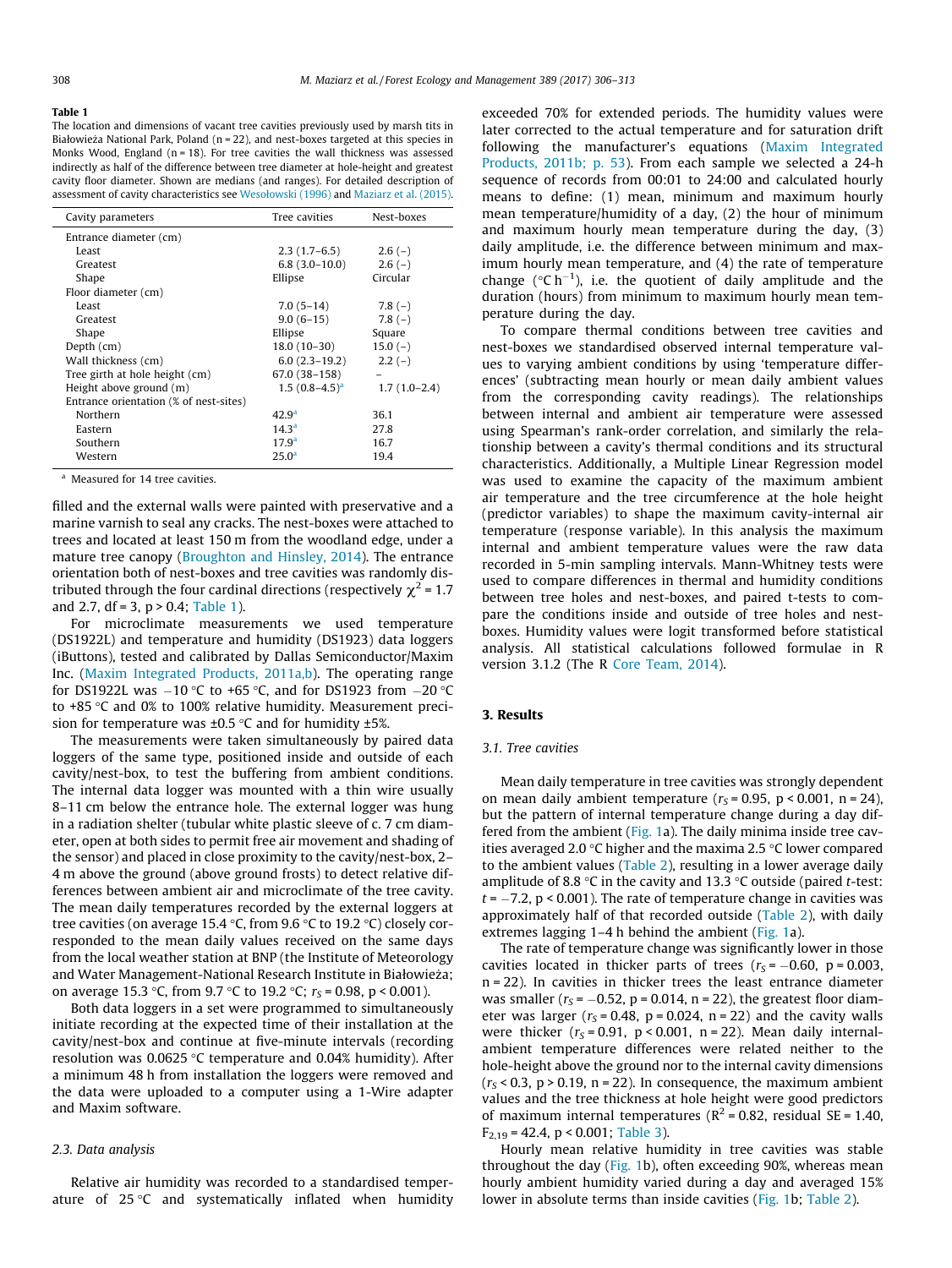<span id="page-3-0"></span>

Fig. 1. Daily changes in the mean hourly air temperature and relative humidity in vacant tree cavities of marsh tits in Białowieża National Park (Poland), respectively: (a) n = 24, and (b) n = 15 (black dots), and in nest-boxes at Monks Wood (England), respectively: (c) n = 18, and (d) n = 15 (black dots) in relation to ambient conditions (white dots). Shown are means (dots) and SE (whiskers). Measurements in tree cavities were taken in April-May 2013 and 2014, and measurements in nest-boxes in May 2015.

#### Table 2

Comparison of internal and ambient daily air temperatures and relative humidity of vacant tree cavities previously used by marsh tits in Białowieza National Park (Poland) and \_ nest-boxes targeted at this species in Monks Wood (England). The values shown refer to hourly means.

| Variable                                        | Tree-cavities     |           |              |                |               |              |                       | Nest-boxes     |              |           |               |         |  |  |
|-------------------------------------------------|-------------------|-----------|--------------|----------------|---------------|--------------|-----------------------|----------------|--------------|-----------|---------------|---------|--|--|
|                                                 | Internal          |           | Ambient      |                | Paired t-test |              | Internal              |                | Ambient      |           | Paired t-test |         |  |  |
|                                                 | Mean<br>(SD)      | Range     | Mean<br>(SD) | Range          | ι             | D            | Mean<br>Range<br>(SD) |                | Mean<br>(SD) | Range     |               | p       |  |  |
| Daily temperature $(°C)$                        | $n = 24$ cavities |           |              | $n = 18$ boxes |               |              |                       |                |              |           |               |         |  |  |
| Mean                                            | 14.8(3.0)         | $9 - 19$  | 15.0(2.9)    | $9 - 19$       | $-1.6$        | 0.117        | 10.6(3.0)             | $7 - 14$       | 10.1(3.3)    | $7 - 14$  | 6.7           | < 0.001 |  |  |
| Minimum                                         | 10.4(4.2)         | $0 - 16$  | 8.4(3.9)     | $-1$ to 13     | 8.3           | ${}_{0.001}$ | 4.6(4.1)              | $0 - 9$        | 4.3(4.3)     | $-1$ to 9 | 3.9           | 0.001   |  |  |
| Maximum                                         | 19.2(3.1)         | $15 - 25$ | 21.7(3.8)    | $16 - 27$      | $-5.9$        | ${}_{0.001}$ | 18.0(3.1)             | $13 - 23$      | 16.9(3.7)    | $13 - 21$ | 4.1           | < 0.001 |  |  |
| Rate of change ( $^{\circ}$ C h <sup>-1</sup> ) | 0.8(0.4)          | $0 - 2$   | 1.5(0.6)     | $0 - 3$        | $-6.5$        | ${}_{0.001}$ | 1.3(0.5)              | $1 - 2$        | 1.3(0.5)     | $1 - 2$   | $-0.2$        | 0.863   |  |  |
| Daily relative humidity<br>(%)                  | $n = 15$ cavities |           |              |                |               |              |                       | $n = 15$ boxes |              |           |               |         |  |  |
| Mean                                            | 91.4(3.1)         | 86–96     | 75.9(8.3)    | $62 - 87$      | 9.5           | ${}_{0.001}$ | 67.4(6.0)             | $58 - 77$      | 78.0(5.5)    | $72 - 84$ | $-6.6$        | < 0.001 |  |  |
| Minimum                                         | 86.3(6.9)         | 68-95     | 52.1 (14.8)  | $29 - 72$      | 12.1          | ${}_{0.001}$ | 62.9(7.2)             | $50 - 75$      | 54.9(9.3)    | $42 - 65$ | 3.3           | 0.005   |  |  |
| Maximum                                         | 94.4(2.1)         | $91 - 97$ | 92.7(3.0)    | 88-97          | 2.3           | 0.040        | 73.1 (5.6)            | $63 - 81$      | 93.8(1.3)    | $92 - 97$ | $-17.0$       | < 0.001 |  |  |

## Table 3

The results of the Multiple Linear Regression model to predict the maximum daily air temperature in marsh tit tree cavities. The response variable was the maximum internal temperature recorded during 5-min sampling intervals, and predictor variables were corresponding maximum ambient temperature and the tree circumference at hole height.

| Parameter                   | Estimate | SD error |         |          |
|-----------------------------|----------|----------|---------|----------|
| Intercept                   | 7.78     | 1.94     | 4.02    | 0.0007   |
| Maximum ambient temperature | 0.65     | 0.08     | 8.45    | < 0.0001 |
| Tree circumference          | $-0.05$  | 0.01     | $-4.04$ | 0.0007   |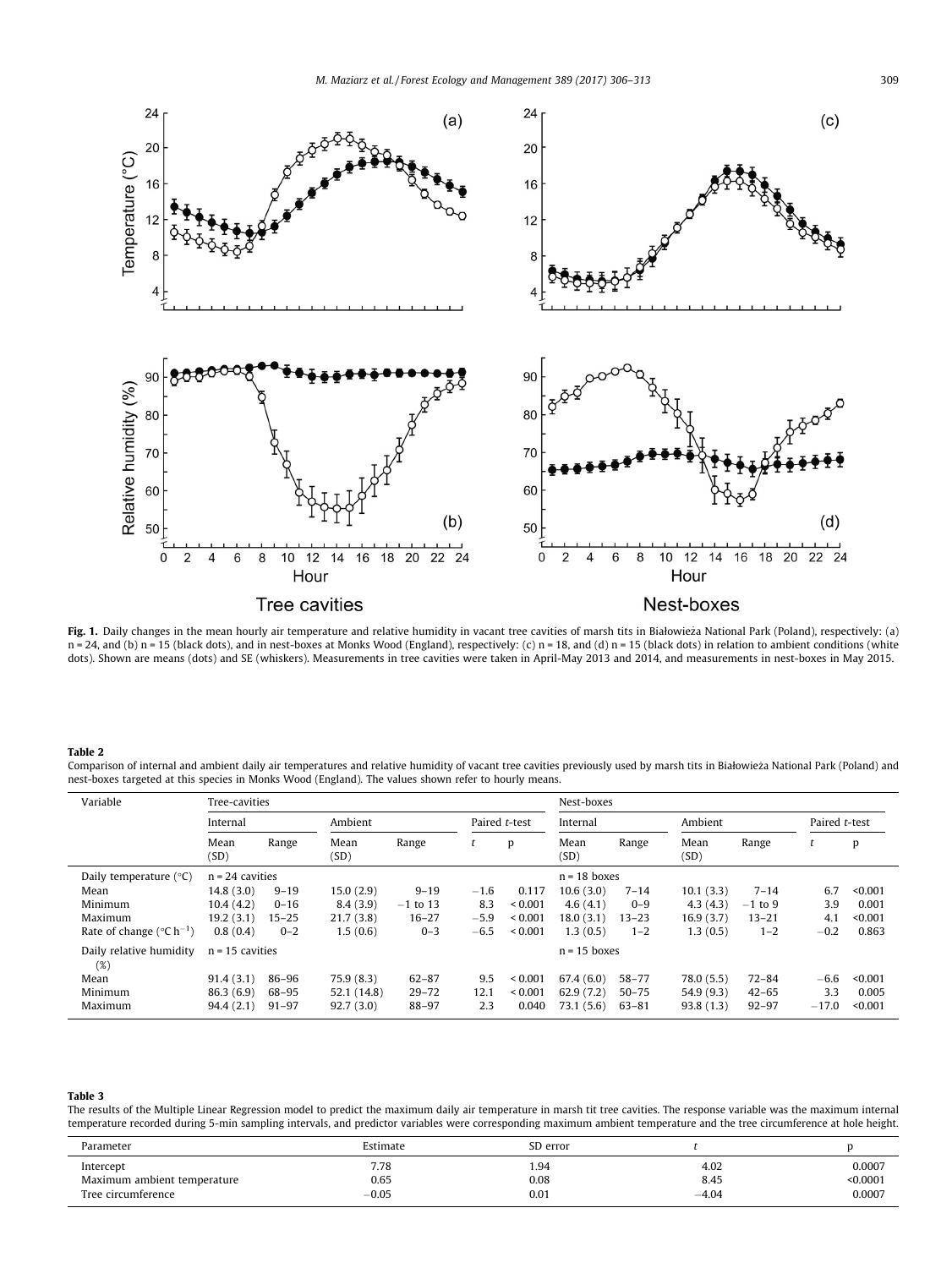## 3.2. Nest-boxes

Mean daily internal and ambient temperatures of nest-boxes were strongly correlated ( $r<sub>S</sub>$  = 0.95, p < 0.001, n = 18), and the pattern of temperature change throughout the day inside nest-boxes closely followed that of outside ([Fig. 1](#page-3-0)c). Internal daily minimum and maximum temperatures were both higher than the ambient by respective averages of 0.3  $\degree$ C and 1.1  $\degree$ C, and these extremes typically lagged up to 1 h behind the ambient temperature extremes ([Fig. 1c](#page-3-0)). The average daily amplitude of  $13.4$  °C inside nestboxes was significantly greater than the mean  $12.5$  °C outside (paired *t*-test,  $t = 3.3$ , df = 17,  $p = 0.004$ ), but the internal and ambient temperatures changed at the same rate (mean 1.3  $^{\circ}$ Ch $^{-1}$ ; [Table 2](#page-3-0)).

The nest-boxes were comparatively warmer than the tree cavities, relative to ambient conditions. The mean daily internalambient temperature differences for nest-boxes (on average 0.6  $\degree$ C) were significantly greater than those for tree cavities (on average  $-0.2$  °C; Mann-Whitney test, W=367, p<0.001). The hourly mean temperatures inside nest-boxes slightly exceeded the respective ambient values for most of the day and, as such, hourly mean internal-ambient temperature differences remained stable, at just above zero throughout the day (Fig. 2). In contrast to nest-boxes, the hourly mean internal-ambient temperature differences in tree cavities fluctuated greatly during the 24 h (Fig. 2).

Hourly mean relative humidity inside nest-boxes was comparatively stable throughout the day, with a mean daily amplitude of 10% compared to the 39% variation recorded outside ([Table 2,](#page-3-0) [Fig. 1d](#page-3-0)). The average mean daily humidity of 67% was some 11% lower than the ambient value ([Table 2\)](#page-3-0). The nest-boxes were substantially less humid than tree cavities despite similar ambient conditions [\(Table 2\)](#page-3-0); mean daily humidity inside nest boxes was 24% lower than in tree cavities, which was a highly significant difference (Mann-Whitney test,  $W = 0$ ,  $p < 0.001$ ).

# 4. Discussion

## 4.1. Microclimate of tree cavities

Tree cavities used by marsh tits offered a microclimate that was significantly buffered from outside conditions. Although air temperatures inside the cavities were strongly affected by ambient temperatures, the internal daily temperature extremes were reduced and typically lagged several hours behind the ambient. Consequently, the internal temperatures changed at a lower rate



Fig. 2. Daily changes of mean hourly internal-ambient temperature differences in vacant tree cavities of marsh tits in Białowieża National Park (Poland) (black dots; n = 24) and in nest-boxes at Monks Wood (England) (white dots; n = 18). Shown are means (dots) and SE (whiskers). "0" level occurs when internal and ambient temperatures are equal. Measurements in tree cavities were taken in April-May 2013 and 2014, and measurements in nest-boxes in May 2015.

than outside. A thorough literature review revealed a similar buffering effect in almost all studies incorporating various empty tree cavities ([Table 4](#page-5-0)), indicating that dampening of the daily temperature fluctuations constitutes an inherent feature of most tree cavities.

The mean daily temperature amplitude of c.  $9^{\circ}$ C in tree holes used by marsh tits was one of the highest recorded in tree cavities so far; it ranged between 1  $\degree$ C and 16  $\degree$ C in other studies [\(Table 4\)](#page-5-0). The temperature amplitude of marsh tit cavities was surprisingly large for holes in living wood, where the amplitude is typically 2–3  $\degree$ C [\(Table 4](#page-5-0)). Instead, the high temperature amplitude in tree cavities of marsh tits was more typical of cavities with walls of dead wood ([Wiebe, 2001; Maziarz and Wesołowski, 2013\)](#page-7-0), which is supposed to have lesser heat capacity and, thus, insulate less efficiently than live wood (e.g. [McComb and Noble, 1981; Hooge et al.,](#page-7-0) [1999; Wiebe, 2001](#page-7-0)). As the amplitude of temperature variation inside marsh tit cavities was also comparatively high (a ratio of 0.7 between the mean internal and ambient amplitudes; [Table 4\)](#page-5-0) this suggests that the greater temperature variation was due to lower thermal buffering of the marsh tit cavities rather than more variable ambient conditions.

The temperature in tree cavities used by marsh tits changed by an average 0.8  $\mathrm{C}$  h<sup>-1</sup>, which was three to four times faster than in tree cavities used by great tits in BNP (average 0.2–0.3  $\degree$ C h<sup>-1</sup>; [Maziarz and Wesołowski, 2013](#page-7-0)). The great tit cavities had a floor area twice as large as those of marsh tits, and were situated in parts of trees that were twice as thick (reviewed in [Maziarz](#page-7-0) [et al., 2015](#page-7-0)). Similarly, those marsh tit cavities in thicker parts of trees, which also tended to have a greater floor diameter and thicker walls, were more efficient insulators with a lower rate of temperature change. Such an effect has also been found in other studies (e.g. [Calder et al., 1983](#page-7-0) in [Gibbons and Lindenmayer,](#page-7-0) [2002; Wiebe, 2001; Isaac et al., 2008b](#page-7-0); [Rhodes et al., 2009;](#page-7-0) [Coombs et al., 2010; Maziarz and Wesołowski, 2013; Otto et al.,](#page-7-0) [2016\)](#page-7-0), showing that cavities situated in trees of various size may create a wide spectrum of insulation options for their users.

The mean daily relative humidity in marsh tit tree cavities was high (mean 91%) and stable throughout the day, in contrast to a much lower (mean 76%) and fluctuating ambient humidity. A stable humidity throughout the day that averaged c. 90% was also found in other unoccupied cavities [\(Sedgeley, 2001; Maziarz and](#page-7-0) [Wesołowski, 2013\)](#page-7-0). Yet, [Clement and Castleberry \(2013\)](#page-7-0) reported a daily air humidity fluctuating between 80% and 90% inside tree cavities, at ambient humidity of 70–95%. [McComb and Noble](#page-7-0) [\(1981\)](#page-7-0) recorded values as low as 74% in tree cavities, and [O'Connell and Keppel \(2016\)](#page-7-0) between 37% and 56%, but this was still usually above the ambient humidity. As studies of humidity are mostly from cavities in living trees, where the air is constantly saturated with water from the surrounding growing walls, they should not be generalised to cavities in dead wood without further study. It could be surmised that cavities in living and decaying substrates could exhibit a range of humidity values, some of which could be relatively dry.

# 4.2. Microclimate in nest-boxes compared to tree cavities

The microclimate in empty nest-boxes designed for marsh tits differed significantly from that inside the tree cavities used by this species. Compared to the tree holes, the nest-boxes were warmer and offered negligible buffering against ambient temperatures; indeed, the daily minima and maxima were both slightly higher than the ambient values. The pattern of temperature change inside nest-boxes used in this study was generally similar to that found in all other studies incorporating small to large-sized nest-boxes (3.2–15 cm entrance diameter, 121–1800 cm<sup>2</sup> floor area), whether constructed of wood or sawdust and concrete; the maximum inter-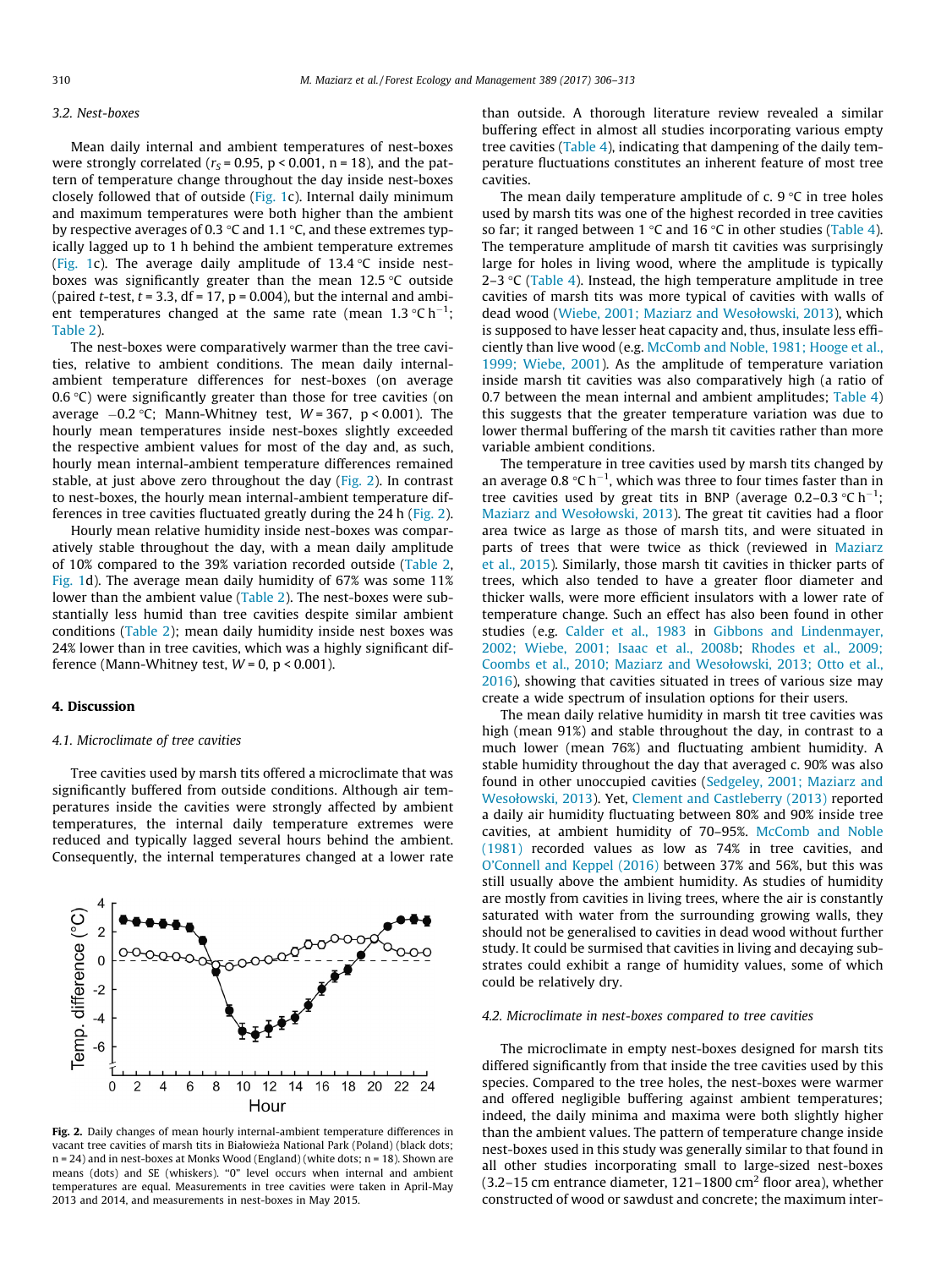#### <span id="page-5-0"></span>Table 4

A review of relationships between daily thermal conditions inside (in) and outside (out) of vacant tree cavities. Time lag is the number of hours after which the internal daily minimum and maximum temperatures followed the ambient extremes; n = sample size.

| Former occupants             | n              | State of walls            | Daily temp. $(^{\circ}C)$ |                    | Temp. amplitude<br>$(^{\circ}C)$ |                          | Time lag                 | Source                   |                                                        |
|------------------------------|----------------|---------------------------|---------------------------|--------------------|----------------------------------|--------------------------|--------------------------|--------------------------|--------------------------------------------------------|
|                              |                |                           | Min                       | Max                | In                               | Out                      | In/out                   | (h)                      |                                                        |
| None                         | 2              | Living                    | In > out                  | In $\leq$ out      | 7                                | 10                       | 0.7                      | $1 - 2$                  | McComb and Noble (1981)                                |
| None                         | $\overline{2}$ | $\mathbb{L}^{\mathsf{a}}$ | In > out                  | In > out           | 8                                | 9                        | 0.9                      | $1 - 2$                  | Calder et al. (1983) in Gibbons and Lindenmayer (2002) |
| None                         | 24             | Living                    | In > out                  | $In <$ out         | 2                                | 9                        | 0.3                      | $2 - 3$                  | Sedgeley (2001); knot-holes                            |
| None                         | 11             | Living                    | In > out                  | $In <$ out         | 5                                | 10                       | 0.5                      | $2 - 3$                  | Sedgeley (2001); trunk holes                           |
| None                         | 12             | $\overline{a}$            | In > out                  | In $\leq$ out      | 4                                | 12                       | 0.4                      | $2 - 4$                  | Ruczyński (2006)                                       |
| None                         | 70             | Dead <sup>b</sup>         | In > out                  |                    |                                  | $\overline{\phantom{0}}$ | $\overline{\phantom{a}}$ | $\qquad \qquad -$        | Paclík and Weidinger (2007)                            |
| None                         | 14             | Living                    | $In = out$                | In > out           | 9                                | 7                        | 1.3                      | $0 - 1$                  | Isaac et al. (2008b) <sup>d</sup>                      |
| None                         | 34             | Living <sup>c</sup>       | In > out                  | $In <$ out         | 2                                | $\overline{4}$           | 0.5                      | $\overline{\phantom{a}}$ | Rhodes et al. $(2009)^d$                               |
| None                         | 104            | $\overline{\phantom{a}}$  | In > out                  | $In <$ out         | 11                               | 43                       | 0.3                      | $2 - 6$                  | Coombs et al. (2010)                                   |
| None                         | 45             | $\overline{\phantom{0}}$  | In > out                  | $In <$ out         | 3                                | 8                        | 0.4                      | $1 - 2$                  | Clement and Castleberry (2013)                         |
| None                         | 21             | Living                    | In > out                  | In $\leq$ out      | 3                                | 5                        | 0.6                      | $1 - 2$                  | Grüebler et al. (2014)                                 |
| None                         | $\mathbf{1}$   | $\overline{a}$            | In > out                  | $In <$ out         | 16                               | 23                       | 0.7                      | $1 - 2$                  | O'Connell and Keppel (2016) <sup>d</sup>               |
| <b>Birds</b>                 |                |                           |                           |                    |                                  |                          |                          |                          |                                                        |
| Aegotheles cristatus         | 11             | $\overline{\phantom{a}}$  | In > out                  | $In <$ out         | 12                               | 15                       | 0.8                      | $\overline{\phantom{a}}$ | Doucette et al. (2011)                                 |
| Colaptes auratus             | 1              | ÷.                        | In > out                  | In > out           | 13                               | 14                       | 0.9                      | $-6$ to 2                | Howe et al. (1987)                                     |
| Colaptes auratus             | 86             | Dead <sup>b</sup>         | In > out                  | $In <$ out         | 11                               | 26                       | 0.4                      | $2 - 5$                  | Wiebe (2001)                                           |
| Philesturnus c. carunculatus | 34             | Living <sup>c</sup>       | In > out                  | $In <$ out         | $\mathbf{1}$                     | 4                        | 0.4                      | $\overline{a}$           | Rhodes et al. $(2009)^d$                               |
| Parus major                  | 35             | Living                    | In > out                  | In $\leq$ out      | 3                                | 9                        | 0.3                      | $3 - 6$                  | Maziarz and Wesołowski (2013)                          |
| Poecile palustris            | 24             | Living                    | In > out                  | $In <$ out         | 9                                | 13                       | 0.7                      | $2 - 3$                  | This study                                             |
| Mammals                      |                |                           |                           |                    |                                  |                          |                          |                          |                                                        |
| Trichosurus vulpecula        | 10             | Living                    | In > out                  | In $\geqslant$ out | 7                                | 7                        | 1.0                      | $0 - 1$                  | Isaac et al. $(2008b)^d$                               |
| Eptesicus fuscus             | 19             | $\overline{\phantom{a}}$  | In > out                  | $In <$ out         | 8                                | 12                       | 0.7                      | $2 - 4$                  | Willis and Brigham (2007)                              |
| Nyctalus noctula/leisleri    | 12             | $\overline{\phantom{m}}$  | In > out                  | In $\leq$ out      | 4                                | 12                       | 0.4                      | $4 - 5$                  | Ruczyński (2006)                                       |
| Plecotus auritus             | 6              | $\equiv$                  | In > out                  | In $\leq$ out      | 3                                | $\overline{7}$           | 0.5                      | $2 - 6$                  | Otto et al. $(2016)^d$                                 |
| Chalinolobus tuberculatus    | 24             | Living                    | In > out                  | In $\leq$ out      | 2                                | 9                        | 0.2                      | $4 - 5$                  | Sedgeley (2001); knot-holes                            |
| Ch. tuberculatus             | 11             | Living                    | In > out                  | $In <$ out         | 3                                | 10                       | 0.3                      | 5                        | Sedgeley (2001); trunk holes                           |
| Myotis bechsteinii           | 6              | $\overline{\phantom{0}}$  | In > out                  | $In <$ out         | 2                                | 7                        | 0.2                      | $4 - 7$                  | Otto et al. $(2016)^d$                                 |
| M. nattereri                 | 6              | $\overline{\phantom{a}}$  | In > out                  | $In <$ out         | 2                                | 7                        | 0.3                      | $3 - 8$                  | Otto et al. $(2016)^d$                                 |
| M. nattereri                 | 3              | Living                    | In > out                  | In $\leq$ out      | 2                                | 10                       | 0.2                      | $2 - 3$                  | Smith and Racey (2005)                                 |
| Procyon lotor                | 2              | Living                    | In > out                  | $In <$ out         | 2                                | 10                       | 0.2                      | $2 - 5$                  | <b>Stains (1961)</b>                                   |

Data unavailable.

<sup>b</sup> c. 50% of cavities in dead trees.

<sup>c</sup> 20% of cavities in dead trees.

<sup>d</sup> Mean values calculated from reported data.

## Table 5

A review of the relationship between daily thermal conditions inside (in) and outside (out) of vacant nest-boxes. Time lag is the number of hours after which the internal daily minimum and maximum temperatures followed the ambient extremes; values below "0" indicate that internal extremes preceded the ambient ones; n = sample size.

| Studied<br>occupants | n  | Entrance diameter<br>(cm) | Floor diameter<br>(cm) | Material         | Daily temp. $(^{\circ}C)$ |               | Temp. amplitude<br>(°C) |     |        | Time<br>lag  | Source                     |
|----------------------|----|---------------------------|------------------------|------------------|---------------------------|---------------|-------------------------|-----|--------|--------------|----------------------------|
|                      |    |                           |                        |                  | Min                       | Max           | In                      | Out | In/out | (h)          |                            |
| None                 | 2  | $13 \times 13$            | $30 \times 60$         | Wood             | $In = out$                | In > out      | 10                      | 9   | 1.1    | $0 - 1$      | McComb and Noble (1981)    |
| None                 |    | $3.3 \times 3.3$          | $11 \times 11$         | Wood             | In $\leqslant$ out        | In > out      | 17                      | 12  | 1.4    | to 0<br>$-1$ | Olszewski (1971)           |
| None                 |    | $4.7 \times 4.7$          | $13 \times 13$         | Wood             | $In \leq out$             | In $\leq$ out | 10                      | 12  | 0.8    | $-1$ to 0    | Olszewski (1971)           |
| None                 |    | 4.7<br>$\times$ 4.7       | $13 \times 13$         | Sawdust concrete | In $\leqslant$ out        | In > out      | 15                      | 12  | 1.3    | $0 - 1$      | Olszewski (1971)           |
| None                 | 4  | $10 \times 10$            | $26 \times 25$         | Plywood          | In $\leqslant$ out        | In > out      | 20                      | 16  | 1.3    | 0            | Ellis $(2016)^a$           |
| None                 | 4  | $10 \times 10$            | $25 \times 25$         | Plywood          | $In \leq out$             | In > out      | 20                      | 16  | 1.3    | 0            | Ellis $(2016)^a$           |
| None                 | 4  | $6 \times 6$              | $20 \times 25$         | Plywood          | In $\leqslant$ out        | In > out      | 20                      | 16  | 1.3    | 0            | Ellis $(2016)^a$           |
| None                 | 4  | $8 \times 8$              | $25 \times 25$         | Plywood          | In $\leqslant$ out        | In > out      | 20                      | 16  | 1.3    | 0            | Ellis $(2016)^a$           |
| None                 | 4  | $15 \times 10$            | $26 \times 25$         | Plywood          | In $\leq$ out             | In > out      | 20                      | 16  | 1.3    | 0            | Ellis $(2016)^d$           |
| None                 | 4  | $5 \times 5$              | $31 \times 15$         | Plywood          | In $\leqslant$ out        | In > out      | 20                      | 16  | 1.3    | 0            | Ellis $(2016)^a$           |
| Athene noctua        | 18 | $6.5 \times 6.5$          | $18 \times 83$         | Wood             | In $\leqslant$ out        | In > out      | 6                       | 5   | 1.2    | $0 - 1$      | Grüebler et al. (2014)     |
| Poecile palustris    | 18 | $2.6 \times 2.6$          | $8 \times 8$           | Wood             | In > out                  | In > out      | 13                      | 13  | 1.1    | $0 - 1$      | This study                 |
| Passer montanus      | 3  | $3.2 \times 3.2$          | $11 \times 11$         | Woodcrete        | $\equiv$                  | Ξ.            | 18                      | -   | ۰      | -            | García-Navas et al. (2010) |
| P. montanus          | 3  | $3.2 \times 3.2$          | $12 \times 12$         | Wood             | -                         | Ξ.            | 15                      | ۰   |        | -            | García-Navas et al. (2010) |

<sup>a</sup> Mean values calculated from reported data.

nal temperatures almost always exceeded the ambient ones, but the minima were usually slightly lower than outside (Table 5).

As in our study, the temperature amplitudes in other nest-boxes were high, varying between 6 °C and 20 °C across studies (c. 13 °C in this study), and also had large internal-ambient amplitude ratios ranging from 0.8 to 1.4 (1.1 in marsh tit nest-boxes; Table 5). This shows that the thermal properties of the marsh tit nest-boxes appear typical of such devices in general. The low thermal buffering found in nest-box studies is in stark contrast to that of tree cavities, and appears to override other factors such as situation or internal dimensions. This may be due to the generally much thinner walls, floors and roofs of nest-boxes, which are typically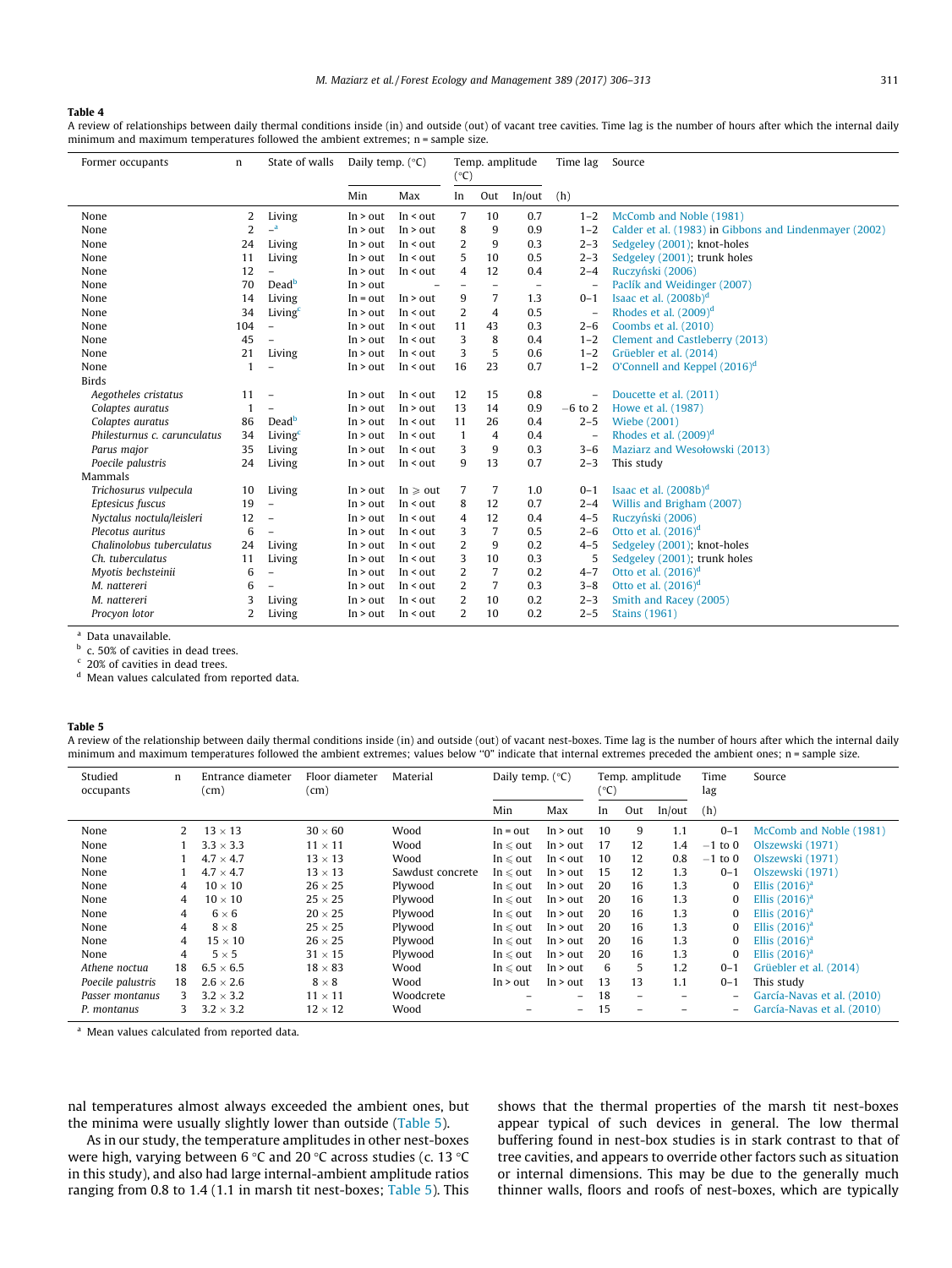constructed of sheets of wood or a moulded sawdust-concrete mix, whereas tree cavities are encased within a solid tree stem that usually extends many metres above and below the cavity itself.

At an average 67%, the mean daily humidity in the marsh tit nest-boxes was a mean 24% lower than in the tree cavities, despite similar ambient conditions. This difference between nest-boxes and tree cavities in the current study was remarkable and much greater than the 1% disparity reported by [McComb and Noble](#page-7-0) [\(1981\)](#page-7-0) in other nest-boxes. The 64% mean relative humidity in wooden nest-boxes measured by Amat-Valero et al. (2014) was close to that found in the marsh tit nest-boxes, but [Erbelding-](#page-7-0)[Denk and Trillmich \(1990\)](#page-7-0) recorded much lower values of 49% and 59% in two empty nest-boxes at midday. [Olszewski \(1971\)](#page-7-0) reported a higher humidity than the current study, averaging 84– 85% in sawdust and concrete nest-boxes despite a similar ambient mean of 79%. [Ellis \(2016\)](#page-7-0) gave average values of 86–99% humidity in plywood nest boxes of various dimensions, which was exceptionally high and comparable to tree cavities, but was still lower than the ambient humidity. The majority of reported humidity values in nest-boxes, however, fall well below those recorded in tree holes, demonstrating that nest-boxes are generally much drier places than tree cavities for nesting birds, with the air in the latter constantly saturated with water from living walls.

# 4.3. Implications of microclimate differences between tree cavities and nest-boxes

The current results provide evidence that nest-boxes differ from tree cavities; they are drier and less well insulated, which has further implications for cavity-nesting birds. Thus, providing nestboxes in areas where the diversity of the tree cavity resource has been reduced in the course of forest management may change the character of thermal and humidity options available for nesting birds, and cause further complications.

Effective insulation against harsh ambient conditions is important for endothermic animals to conserve energy during various stages of reproduction, and the buffering properties of cavities are potentially important in environments where temperatures fluctuate greatly within and between days and seasons ([O'Connor, 1975; Haftorn and Reinertsen, 1985; Hansell, 2000;](#page-7-0) [Goldingay and Stevens, 2009\)](#page-7-0). Installing poorly-insulating nestboxes in such areas may expose their users to greater extremes of temperature than they would otherwise experience in tree cavities ([Isaac et al., 2008a](#page-7-0)). For example, mortality of passerine chicks due to hyperthermia has only been reported from nest-boxes (e.g. [Kluijver, 1951; Mertens, 1977; van Balen, 1984; Erbelding-Denk](#page-7-0) [and Trillmich, 1990; Rendell and Verbeek, 1996](#page-7-0)), indicating a greater potential for overheating than in generally cooler tree cavities. This risk could be reduced by placing nest-boxes with improved insulation in shaded sites ([Isaac et al., 2008a;](#page-7-0) [Goldingay, 2015\)](#page-7-0), but hyperthermia and dehydration may still be difficult to avoid in hot climates ([Goldingay and Stevens, 2009;](#page-7-0) [Salaberria et al., 2014](#page-7-0)).

Nest-boxes that are drier than tree cavities could have some advantages for breeding birds, such as a lower risk of nestsoaking (reviewed in [Wesołowski, 2011; Wesołowski and Martin,](#page-7-0) [in press\)](#page-7-0), though a low humidity could also carry risks. The relatively dry and warm environment in nest-boxes can be attractive to nesting Aculeata bees and wasps, which may be significant competitors of birds that are capable of deterring or usurping nesting passerines from nest-boxes, but they are rarely found in tree cavities (Broughton et al., 2015). Similarly, the drier and warmer environment of nest-boxes may foster the occurrence and development of flea larvae in bird nests [\(Eeva et al., 1994; Heeb et al., 2000\)](#page-7-0), facilitating flea infestations in nest-boxes but explaining the low occurrence of these ectoparasites in tree cavities [\(Wesołowski](#page-7-0) and Stań[ska, 2001; Hebda and Wesołowski, 2012](#page-7-0)). Abundant fleas in nests can lead to reduced growth of nestlings and increased mortality, or abandonment by adult birds (reviewed in [Mazgajski, 2007\)](#page-7-0). As such, provisioning nest-boxes can lead to increased ectoparasite loads and competition between nesting birds and social bees and wasps, both of which can reduce the breeding success of birds.

Accumulation of nest material between breeding seasons is another frequent phenomenon of nest-boxes that is rarely observed in tree cavities, most probably due to humid conditions in the latter promoting decomposition of nests over winter ([Wesołowski, 2000; Hebda et al., 2013\)](#page-7-0). The accumulation of nesting material in nest-boxes may induce infestations by overwintering fleas, and also reduce the functional depth of the cavity for birds, which reduces nest-site safety [\(Rendell and Verbeek, 1996;](#page-7-0) reviewed in [Mazgajski, 2007\)](#page-7-0). Regular cleaning of nest-boxes is necessary to alleviate these problems, but such maintenance is labour intensive [\(Møller, 1989; Rendell and Verbeek, 1996;](#page-7-0) [Wesołowski, 2011\)](#page-7-0).

All of these practical and ecological differences between tree holes and nest-boxes have implications for nest-box studies of cavity-nesting birds, which are the basis of much of our understanding of their breeding ecology. Such limitations should, therefore, be considered if attempting to extrapolate results from nestboxes to a wider population of birds breeding in tree holes, as the conclusions reached could be misleading ([Lambrechts et al., 2010;](#page-7-0) [Wesołowski, 2011\)](#page-7-0).

In summary, nest-boxes generally appear to provide a relatively warm and dry microclimate which is distinct from cool and humid tree cavities. The contrasting microclimate of nest-boxes and tree cavities is one of several important, often inter-linked, distinctions that have direct ecological impacts on their use by cavity-nesting species. Providing nest-boxes should therefore be undertaken with consideration of their limitations and potential influences. For species conservation, the provision of nest-boxes should be regarded as a targeted and temporary intervention rather than routine practice. In the long term, the retention of cavity-bearing trees is a more sustainable, cost-effective and less disruptive measure ([Goldingay and Stevens, 2009; Lindenmayer et al., 2009; Cockle](#page-7-0) [et al., 2010; Wesołowski and Martin, in press](#page-7-0)).

# Acknowledgements

The authors are very grateful to M. Cholewa, M. Czuchra, G. Hebda, and P. Rowiński for participation in fieldwork, including nest finding and checking. We also thank M. Wojciechowski and S. Freeman for technical and statistical advice, the administration of Białowieza National Park for kind cooperation, Natural England \_ for access to Monks Wood NNR, and Prof. K. Migała for advice on weather data. R. Goldingay and an anonymous reviewer provided valuable comments for improvements to an earlier draft of the manuscript. The work was supported by an internal grant from the Faculty of Biological Sciences, Wrocław University (MM, TW), and studies at Monks Wood were funded by the Natural Environment Research Council.

## References

- [Amat-Valero, M., Calero-Torralbo, M.A., Václav, R., Valera, F., 2014. Cavity types and](http://refhub.elsevier.com/S0378-1127(16)30915-X/h0005) [microclimate: implications for ecological, evolutionary, and conservation](http://refhub.elsevier.com/S0378-1127(16)30915-X/h0005) [studies. Int. J. Biometeorol. 58, 1983–1994](http://refhub.elsevier.com/S0378-1127(16)30915-X/h0005).
- [van Balen, J.H., 1984. The relationship between nest-box size, occupation and](http://refhub.elsevier.com/S0378-1127(16)30915-X/h0010) [breeding parameters of the Great Tit](http://refhub.elsevier.com/S0378-1127(16)30915-X/h0010) Parus major and some other hole-nesting [species. Ardea 72, 163–175.](http://refhub.elsevier.com/S0378-1127(16)30915-X/h0010)
- [Broughton, R.K., Hebda, G., Maziarz, M., Smith, K.W., Smith, L., Hinsley, S.A., 2015.](http://refhub.elsevier.com/S0378-1127(16)30915-X/h0015) [Nest-site competition between bumblebees \(Bombidae\), social wasps](http://refhub.elsevier.com/S0378-1127(16)30915-X/h0015) [\(Vespidae\) and cavity-nesting birds in Britain and the Western Palearctic.](http://refhub.elsevier.com/S0378-1127(16)30915-X/h0015) [Bird Study 62, 427–437.](http://refhub.elsevier.com/S0378-1127(16)30915-X/h0015)